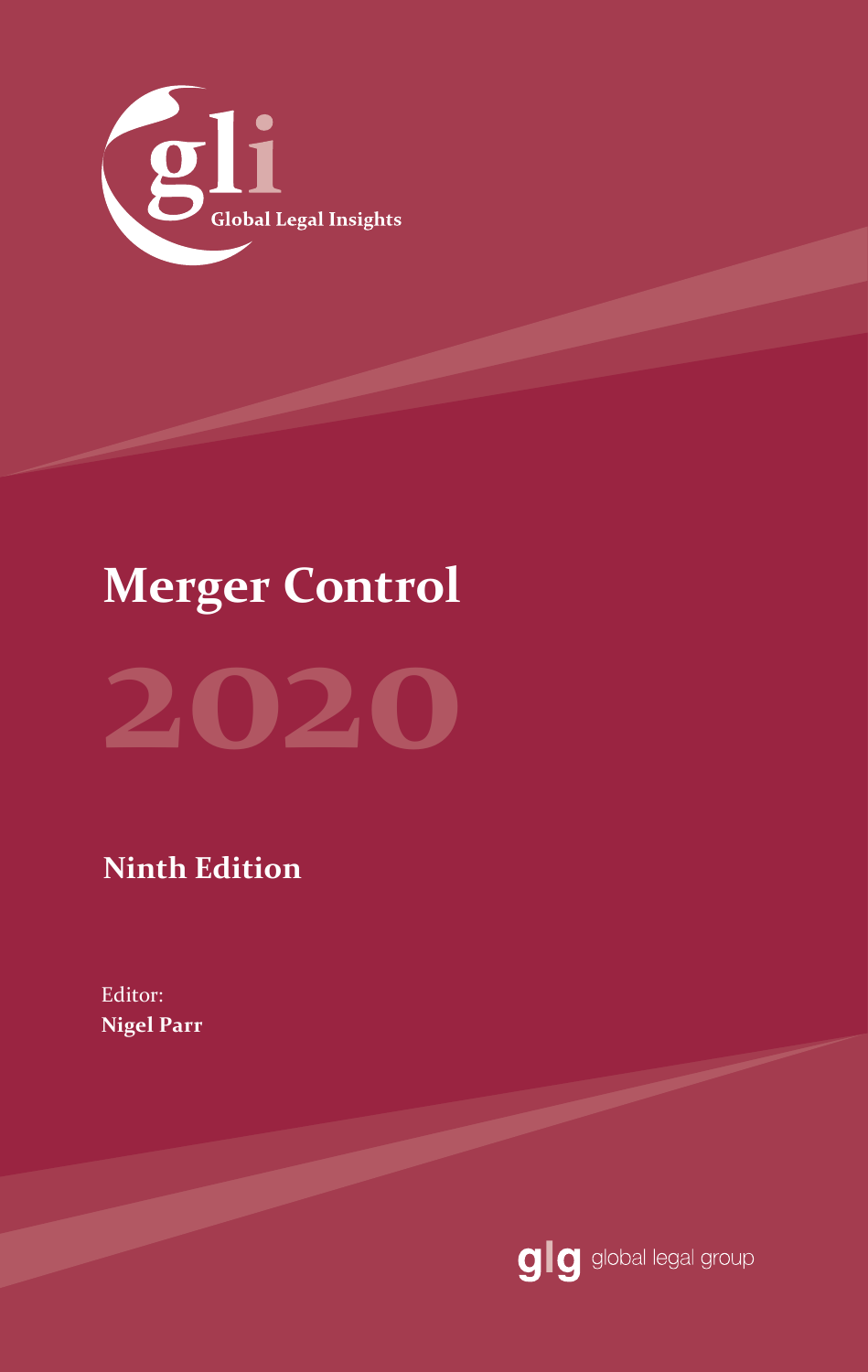## **CONTENTS**

| Preface                 | Nigel Parr, Ashurst LLP                                                                                               |     |
|-------------------------|-----------------------------------------------------------------------------------------------------------------------|-----|
|                         | <b>General chapter</b> COVID-19: Avoiding the failure of the failing firm defence                                     |     |
|                         | John Bruce & Mat Hughes, AlixPartners UK LLP                                                                          | 1   |
| <b>Country chapters</b> |                                                                                                                       |     |
| <b>Austria</b>          | Dr. Lukas Flener, Fellner Wratzfeld & Partner Rechtsanwälte GmbH                                                      | 17  |
| <b>Belgium</b>          | Hendrik Viaene, David Wouters & Karolien Van der Putten,<br>Deloitte Legal – Lawyers                                  | 27  |
| <b>Brazil</b>           | Leonardo Rocha e Silva, José Rubens Battazza Iasbech &<br>Fernanda Ribeiro Vasconcelos Merlo, Pinheiro Neto Advogados | 35  |
| Canada                  | Micah Wood, Kevin H. MacDonald & Chris Dickinson,<br>Blake, Cassels & Graydon LLP                                     | 44  |
| China                   | Zhan Hao & Song Ying, AnJie Law Firm                                                                                  | 57  |
| <b>Denmark</b>          | Olaf Koktvedgaard, Søren Zinck & Frederik André Bork,<br>Bruun & Hjejle Advokatpartnerselskab                         | 66  |
| <b>France</b>           | Bastien Thomas & François Aubin, Racine                                                                               | 73  |
| Germany                 | Dr. Christian Bürger & Miroslav Georgiev,<br>GÖRG Partnerschaft von Rechtsanwälten mbB                                | 87  |
| Greece                  | Efthymios Bourtzalas, MSB Associates                                                                                  | 99  |
| <b>Israel</b>           | Dr. David E. Tadmor & Shai Bakal, Tadmor Levy & Co.                                                                   | 109 |
| Japan                   | Tomoya Fujita & Hiromu Suemasa, Mori Hamada & Matsumoto                                                               | 119 |
| Korea                   | Joohyoung Jang, Jisu Kim & Jihyun Youn, Barun Law LLC                                                                 | 128 |
| Malaysia                | Janet Looi Lai Heng & Tan Shi Wen, Skrine                                                                             | 137 |
| <b>Netherlands</b>      | Joost Houdijk & Robbert Jaspers, AKD Benelux Lawyers                                                                  | 148 |
| <b>Russia</b>           | Anastasia Kayukova & Olga Gorokhova, ALRUD Law Firm                                                                   | 153 |
| Singapore               | Daren Shiau, Elsa Chen & Scott Clements, Allen & Gledhill LLP                                                         | 162 |
| Slovakia                | Andrej Schwarz, SCHWARZ advokáti s.r.o.                                                                               | 174 |
| <b>South Africa</b>     | Marianne Wagener & Julia Sham, Norton Rose Fulbright                                                                  | 180 |
| Switzerland             | Michael Tschudin, Frank Scherrer & Urs Weber-Stecher, Wenger & Vieli Ltd.                                             | 195 |
| <b>Turkey</b>           | Gönenç Gürkaynak & Öznur İnanılır, ELIG Gürkaynak Attorneys-at-Law                                                    | 202 |
| <b>United Kingdom</b>   | Ruchit Patel, Lisa Kaltenbrunner & Charlotte Brunsdon, Ropes & Gray LLP                                               | 209 |
| <b>USA</b>              | Kara Kuritz, Matthew S. Wheatley & Brian N. Desmarais,<br>Goodwin Procter LLP                                         | 222 |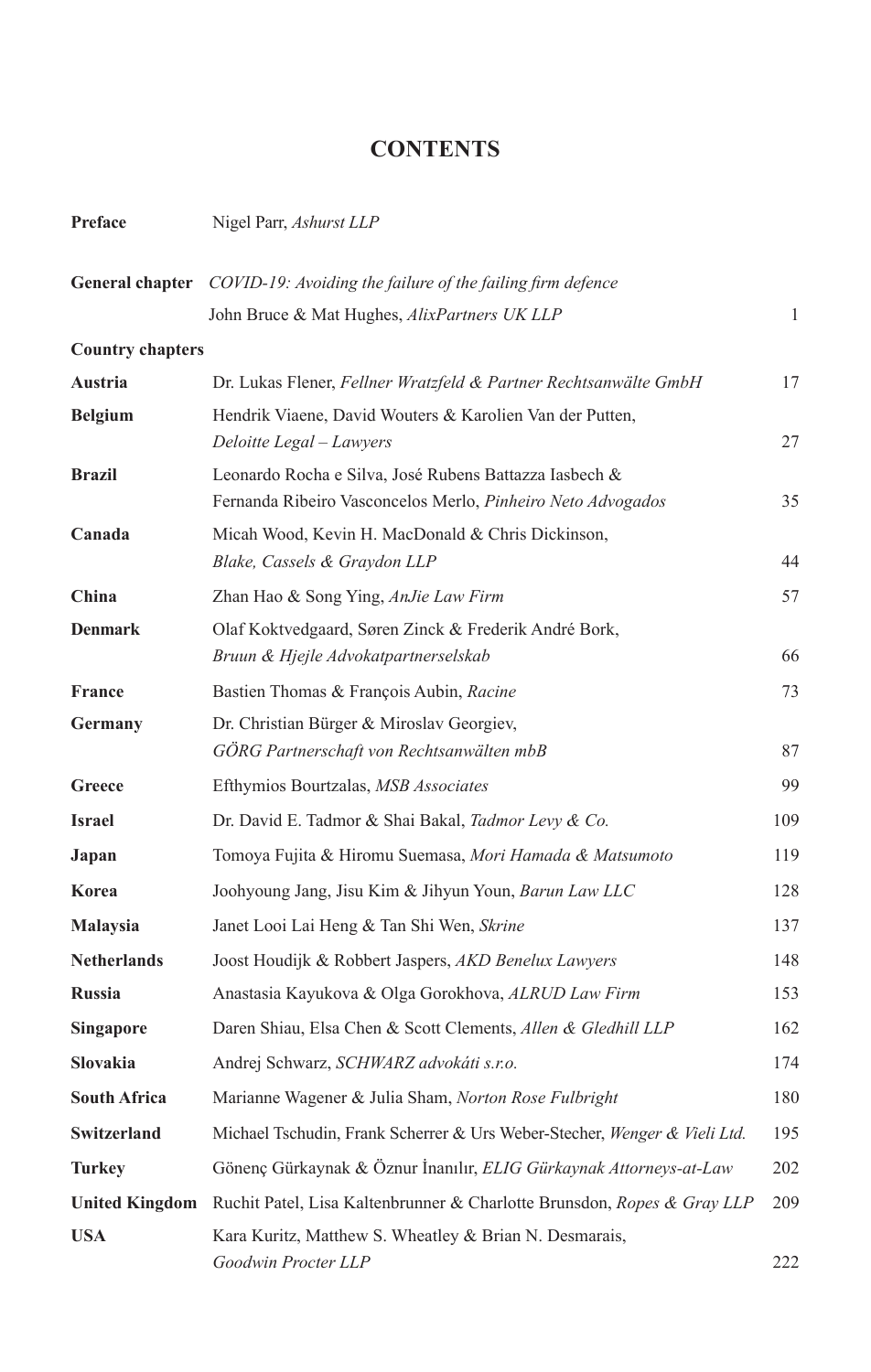# Israel

## Dr. David E. Tadmor & Shai Bakal Tadmor Levy & Co.

#### **Overview of merger control activity during the last 12 months**

According to unoffical data, it seems that the number of mergers submitted to the Israel Competition Authority (the "ICA") in 2019 increased from the 187 merger notifications filed in 2018. This has been unexpected, as the filing threshold was increased over the last year (see further elaboration below) and as such, a decrease in the number of filings was anticipated. Indeed, the number of merger filings has been on the rise in recent years reflecting the expansion of the Israeli economy. To counter that trend, the ICA advocated a significant increase in the turnover threshold as part of a more general legislative reform (see below). While the reform did not result in a decrease in the number of mergers filed to the ICA in 2019, the number of filings would likely have been even higher had it not been for the reform. Moreover, a certain time-lag and adjustment of the private sector to the new threshold is to be expected. In fact, preliminary data published by the ICA comparing the first four months of 2020 to the same period in 2019 shows a decrease of approximately 18–25% in the number of mergers filed with the ICA (COVID-19 was less of a consideration in Israel prior to the middle of March 2020). In April 2020, we saw a reduction of approximately 75% in the number of mergers filed to the ICA compared to the same month of 2019, as the COVID-19 virus disrupted the economy in Israel and globally.

According to the Economic Competition Law, 1988 (the "Competition Law", or the "Law"), the General Director of the ICA (the "General Director") has the power to either approve, block (if there is a reasonable likelihood that the merger will significantly harm competition in a relevant market), or approve the transaction subject to certain conditions (if said conditions can eliminate harm to competition). According to the ICA's merger registry, no mergers filed in 2019 were blocked by the General Director and of the mergers relating to which the ICA issued a decision in 2019, only four were approved with conditions (representing approximately 2%).

An analysis of the ICA's track record during the last decade shows that the share of mergers blocked is rather stable, ranging between 0–2% at most, and an additional 1–3% of notifications withdrawn.

Over the years, there has been an evident decrease in the use of remedies by the ICA. While in the years 2000–2005, approximately 18% of merger decisions included remedies, the number decreased to only 6–8% in recent years, with 0.5% in 2018 (a record low for conditional clearance decisions) and approximately 2% in 2019. The decline in use of remedies is in line with the ICA's new guidance on remedies – see "Key policy developments" below. However, we can see a small increase in the use of remedies in 2019, and it will be interesting to see whether this will evolve to be a trend. This potential trend, together with the ICA's gradual inclination to adopt more stringent structural remedies, may effectively derail more transactions than before.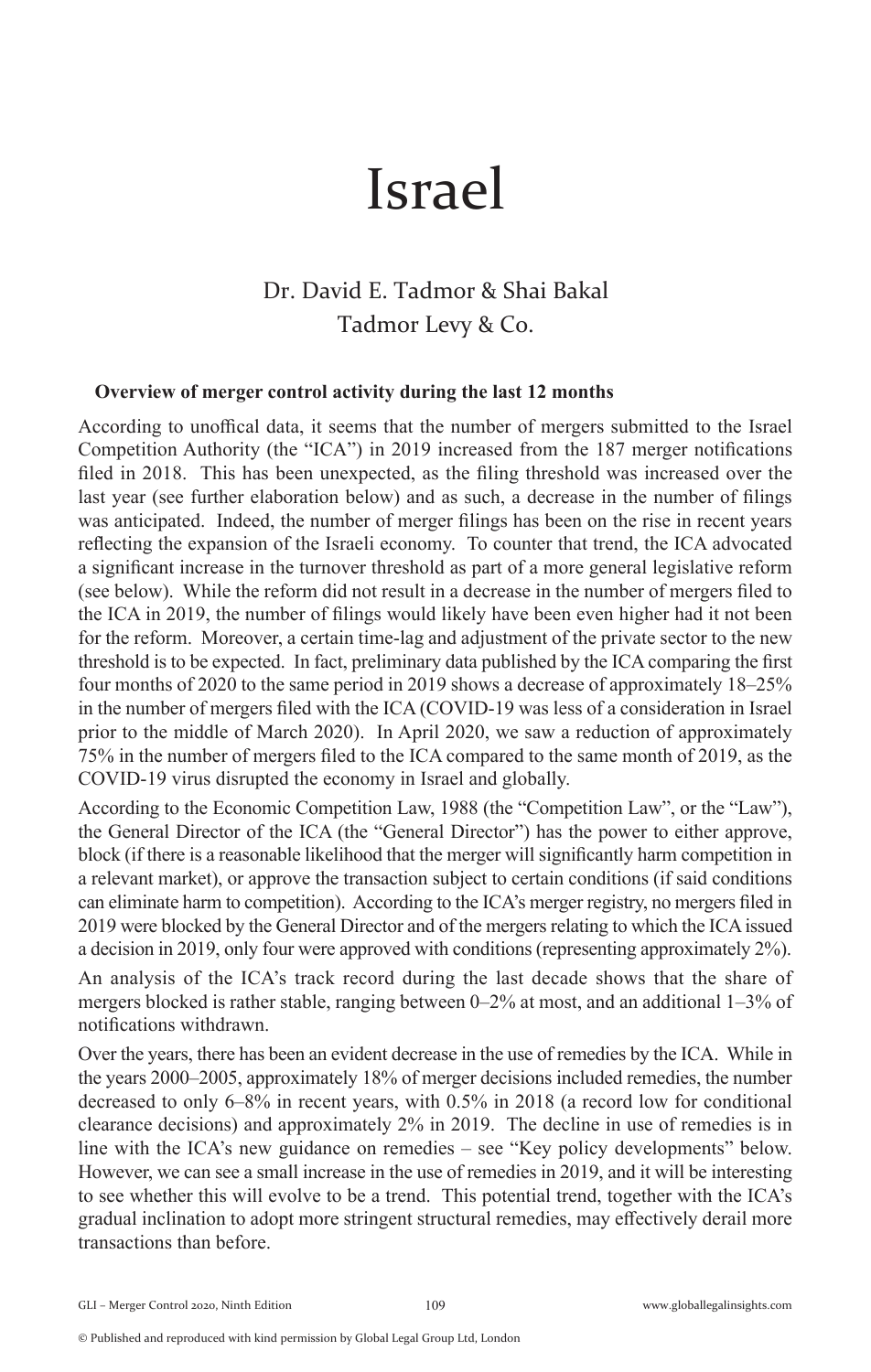#### **New developments in jurisdictional assessment and procedure**

The main policy document regarding merger procedure has remained the "General Director's Pre-merger Filing Guidelines" published in 2008 ("the Pre-merger Guidelines"). In addition, several years ago, the ICA published a detailed Q&A document relating to technical merger control procedure issues. In 2014, the ICA published an additional Q&A document, containing examples taken from pre-rulings filed to the ICA regarding merger control procedure. These guidelines elaborate and add important aspects that are not evident from a simple reading of the merger control provisions of the Competition Law.

One such example is the ICA's interpretive policy to classify a "merger" as a certain type of transaction that provides one entity with long-term control of essential assets of another company. Accordingly, the ICA has classified the long-term lease of critical assets or rights as a merger of companies (among others relating to long-term lease of a hotel and of gas stations).

The Competition Law defines a "merger of companies" as the acquisition of the principal assets of the target or more than 25% of either the outstanding shares, voting rights, rights to appoint directors or dividend rights of the target company. However, it remains unclear whether acquisitions of less than 25% of these rights may also be regarded as a merger of companies. The Pre-merger Guidelines offer limited certainty, suggesting that under specific circumstances, acquisitions of less than 25% of such rights, together with other holdings in a company, may be regarded as a merger of companies. The Pre-merger Guidelines also suggest that acquisitions of less than 25% of such rights may also be regarded as a restrictive arrangement.

On January  $1<sup>st</sup>$ , 2019, the Israeli Parliament (the Knesset) passed a major reform to the Competition Law, formerly known as the Restrictive Trade Practices Law.

This reform, which was advocated by the ICA, introduced extensive and significant changes to the three main chapters of the Competition Law: restrictive arrangements; monopoly; and merger control. The amendment also further increased the ICA's enforcement powers and the scope of criminal and administrative sanctions for violations of the Competition Law.

The main amendments of the **merger control** chapter included:

- A revision to the turnover threshold; the turnover threshold has been increased, such that the joint sales turnover of the merging parties that triggers a merger notification obligation has been increased from NIS 150m (approximately USD 42.6m) to NIS 360m (approximately USD 102m). The requirement that the turnover of at least two of the merging parties be at least NIS 10m (approximately USD 2.8m) remains unchanged. However, the ICA stated that an increase of this threshold to roughly NIS 20m (approximately USD 5.7m) will be implemented soon and it already grants waivers based on the elevated threshold (see below regarding reform in the Antitrust Regulations). The remaining two filing thresholds, which are based on market share tests, have not changed, although the reform did broaden the definition of "monopoly" for other purposes. Thus, mergers falling below the new turnover threshold would still be reportable if the combined market share of the parties exceeds 50% or if one of the parties has a market share exceeding 50% in any relevant market.
- Granting power to the General Director to extend the merger review period from 30 days to 150 days, by a reasoned administrative decision. Prior to the reform, the General Director was obligated to render a decision within 30 days, which could only be extended by a judicial decree or the consent of the parties. Practically, the ICA still prefers to ask for the parties' consent to an extension, rather than extending the review process unilaterally, in order to avoid issuing a reasoned decision. Such consent is usually granted.
- Applying merger control to non-profit associations by expanding the definition of "company" in the Law to include an "association" as defined in the Associations Law 5740–1980.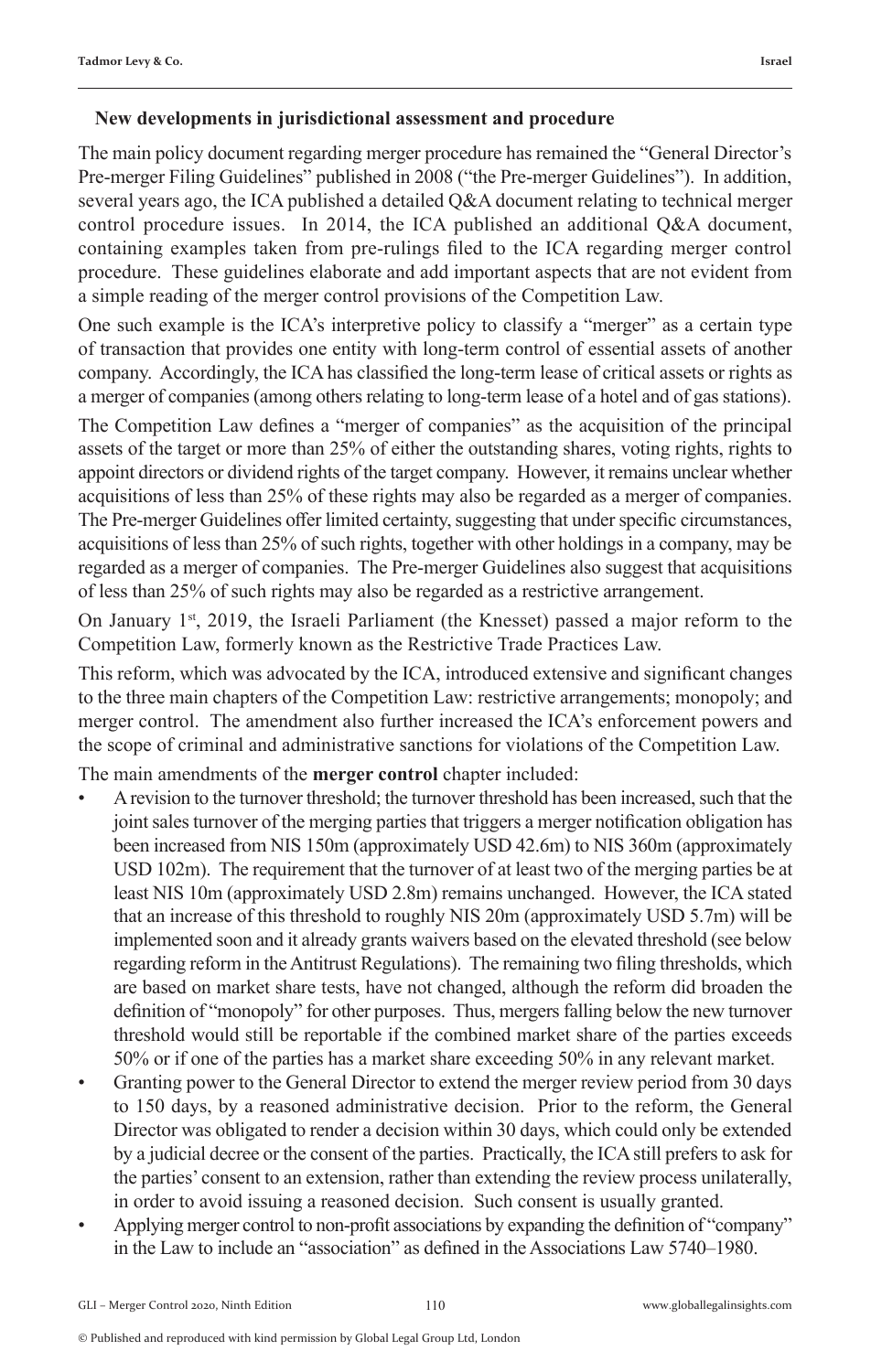It should also be noted that in the framework of the reform, the maximum monetary sanction imposed by the ICA has been increased to NIS 100m (approximately USD 28.4m). Prior to the reform, the ICA had the power to impose a monetary sanction on corporations for violations of the Law amounting to a maximum of 8% of the violator's sales turnover, provided the monetary penalty does not exceed NIS 24,490,070 (approximately USD 6.9m).

Another major reform is in progress, which is anticipated to dramatically change the merger control regime in Israel. On July  $28<sup>th</sup>$ ,  $2019$ , the ICA published a draft amendment to the Antitrust Regulations (Registry, Publication and Reporting of Transactions), 5764–2004 (the "Antitrust Regulations") for public comment. The draft includes significant and far-reaching changes, both with respect to the scope of the transactions that will require merger approval by the General Director, as well as to the extent of disclosure required when filing merger notifications. The proposed amendment was subject to a public hearing and the ICA has yet to announce the final version of the amendment.

If the reform were to be adopted as currently proposed, it is expected to adversely affect foreign entities in terms of the scope of merger control scrutiny, the level of legal certainty, and the overall burden of filing mergers in Israel.

The proposed amendment includes:

- **• An increase of the individual turnover threshold** after the reform, the Competition Law and a consequent update to the threshold, currently, a merger is notifiable under the turnover threshold if the combined turnover of the parties is at least NIS 361.45m (approximately USD 103m) and at least two parties have a minimum individual turnover exceeding NIS 10m. In the framework of the amendment to the Antitrust Regulations, the individual turnover will be increased to NIS 20m. In practice, the ICA has already partially implemented this change and grants waivers based on specific applications in the event the relevant turnover falls between the current and the proposed threshold.
- **• Change in the rules concerning the calculation of turnover** the definition of "control" for the purposes of defining an economic group (which should be taken into account when calculating turnover) will be amended to a broader, more elastic definition, such that control may be established even if the shareholding level in question is less than 50%.
- The abbreviated notification form will be abolished, and all mergers will require the submission of a new ("long") notification form.
- The regular notification form will undergo a complete "overhaul" and require more extensive information. Within the framework of the new notification form, the provision of extensive information is required, both quantitatively and qualitatively, across the full range of activities of the parties to the merger. Furthermore, regardless of its competitive complexity, the following information will be required for all mergers:
	- details of the stakeholders in each of the reporting parties;
	- a detailed mapping of their holdings and of potential overlaps between the controlling parties and other significant shareholders;
	- details of the activities of both parties to the merger;
	- details relating to the customers and suppliers of the parties;
	- details relating to the competitive context of the merger; and
	- details of financial information regarding sales turnover and quantitative sales volume.

International mergers that must be reported to the ICA under the proposed new merger control regime will additionally require the provision of details relating to filings made in other jurisdictions. Foreign entities may also be required to provide information regarding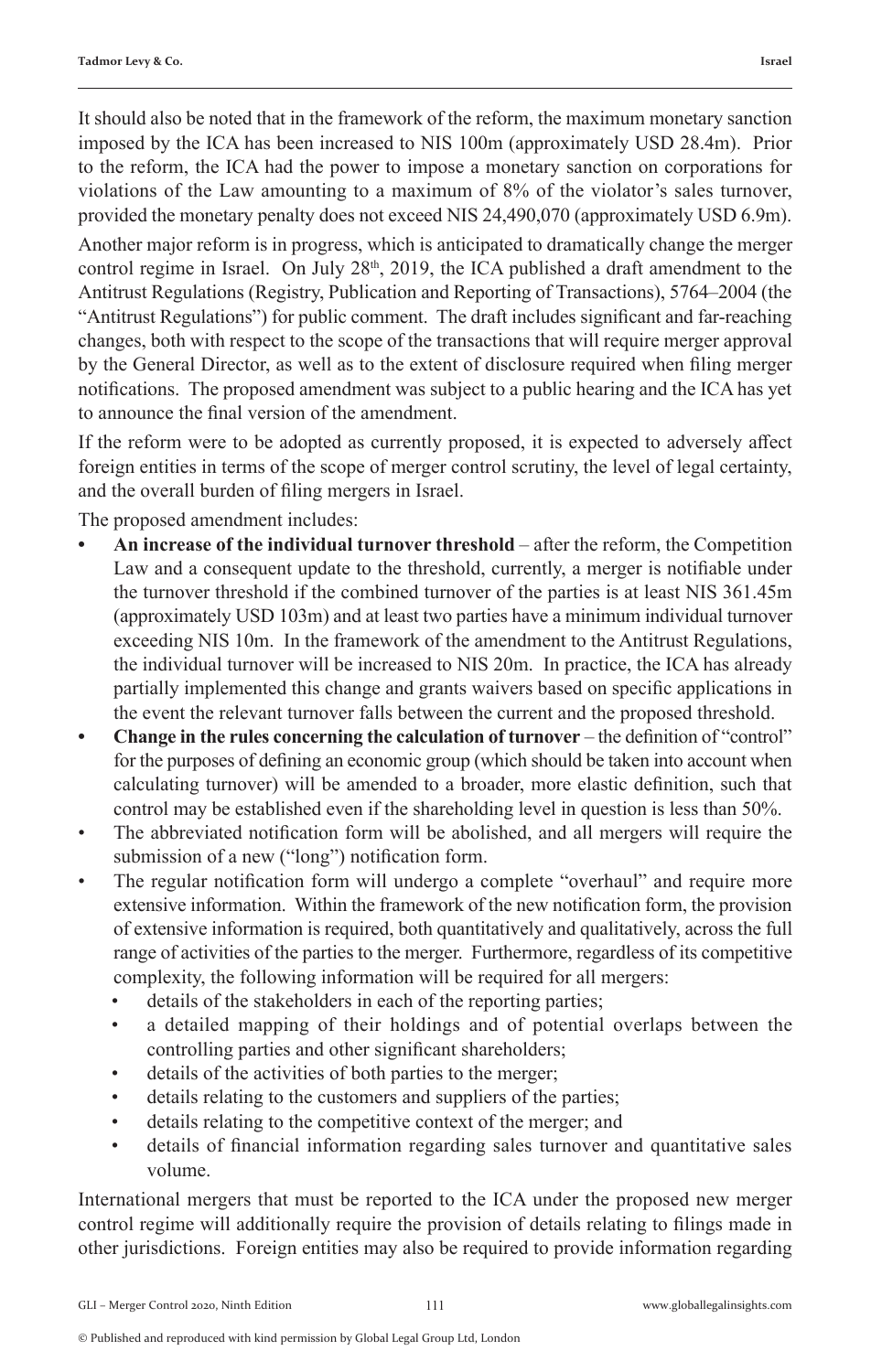their agents, distributors or other representatives in Israel. According to the proposed amendment, the overall burden on foreign entities is expected to significantly increase. The ICA clarified that while there is indeed a significant increase in the scope of information that will be provided upon submission, this will in turn reduce the need for requests for further information and will allow for a shorter review period. However, insofar as the draft regulations are approved in their present form, it may be assumed that such regulations will require parties to a merger to invest significant resources in order to meet the new reporting requirements in a manner which, at times, would be unjustified and potentially impractical.

The ICA has clarified that there will be a transition period before the amendment comes into effect. Thus far, the amendment has not been introduced, but we expect its completion when the economy stabilises following the COVID-19 crisis.

In 2012, the ICA published Guidelines Regarding the Use of Enforcement Procedures of Financial Sanctions, which stated that the illegal execution of non-horizontal mergers would normally result in a financial sanction (an administrative tool) rather than criminal penalties, which could also be applied under the law. Illegal horizontal mergers are still subject to criminal enforcement.

In November 2019, the ICA published an amendment to Public Statement 1/16: Considerations of the General Director in determining a monetary sanction. In the framework of this amendment, it was determined that the base sum for technical "gun-jumping" violations would normally be set at 5% (with a maximum amount of 8%) of the violator's relevant sales turnover and not more than NIS 3m (approximately USD 850,000). The ICA has yet to impose monetary sanctions with respect to merger control violations following the publication of this new methodology.

In 2016, the ICA introduced a fast-track procedure for mergers that clearly do not harm competition (dubbed the "Ultra-Green Merger Procedure"). If a transaction clearly does not present a threat to competition and a certain degree of information on the transaction and its parties has been provided, it will be internally classified as an "Ultra-Green Merger" by the ICA and the 30-day investigation period will be shortened to several days. The decision to classify a transaction as an Ultra-Green Merger is based mainly on the information provided by the merging parties. A regular merger notification form (rather than an abbreviated form) will be required for a transaction to benefit from this fast-track procedure. Merging parties who wish to qualify for the Ultra-Green Merger Procedure must provide the ICA with holding charts that fully detail direct holders of interest of each party and the controlling parties of each direct holder of interest. Moreover, the notification forms must be signed by the CEO and chief legal officer of each party (rather than any authorised signatory in the regular track). The Ultra-Green Merger Procedure has been successfully employed for several years and the ICA expeditiously clears mergers that qualify for the fast track, in some cases even clearing merger transactions within a day of submission.

#### **Key industry sectors reviewed, and approach adopted, to market definition, barriers to entry, nature of international competition, etc.**

In September 2018, the ICA published a public consultation on competition in the internet/ digital economy. According to the publication, the ICA sought input from the public, including start-up companies and leading and established companies in the hi-tech sector, regarding current issues in competition as they relate to the online world. One of the questions on merger control aspects in the hi-tech sector asked for comment as to: whether scrutiny should be increased on mergers involving large tech firms; on the effects of such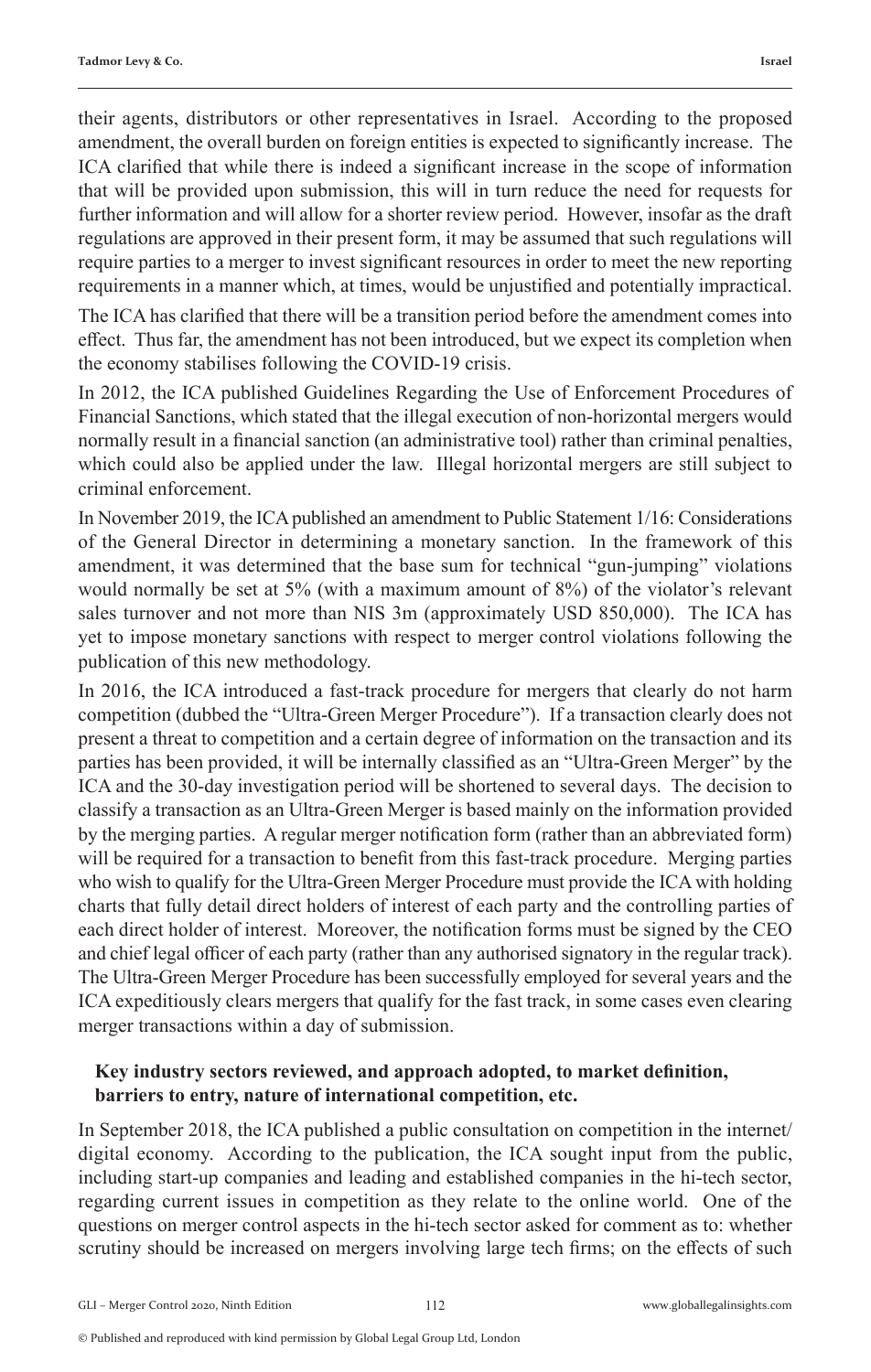increased scrutiny on competition; and on the incentives to invest in the technology sector. The ICA addressed several challenges that exist in the digital economy, such as the difficulties to implement "traditional" tests when it comes to market definition or market power tests in the digital economy. The ICA has yet to publish conclusions or a report on the subject; however, it is evident that the ICA is showing increasing interest in the online and digital market and scrutinising mergers more closely.

In several industries that are often characterised by global geographic markets, such as digital and online advertising, pharma, technology, mobility, and telecommunications sectors, the ICA has increased the degree of cooperation with foreign competition authorities, mainly the authorities in the EU and US. The ICA's clear policy is to engage with the relevant foreign authorities (and in some cases, wait for their decisions) before announcing its decision (see further elaboration below).

In 2018, the ICA published several key decisions in numerous sectors. While each of these decisions was based on different concerns, the decisions demonstrate the ICA's tendency to block transactions even if the incremental market share increase is rather limited.

**The aviation sector**: In January 2018, the ICA blocked the proposed merger between two out of three Israeli airline carriers, El Al Israel Airlines Ltd ("El Al"), through its subsidiary, Sun D'Or International Airlines Ltd. and Israir Airlines & Tourism Ltd ("Israir"). The ICA's concern was that the proposed merger would result in loss of potential competition in the local air route to the southernmost city of Eilat. According to the ICA, El Al is a potential entrant to the route to Eilat, which is currently served by Arkia and Israir. The ICA's concern was that the merger would be a substitute for the independent entry of El Al to the market. Furthermore, the ICA was concerned that the proposed merger would increase El Al's incentives to exclude local competitors from the international airline markets, given that El Al is the sole provider of airline security services. El Al filed an appeal to the General Director's decision, but following the filing of said appeal, the Parties terminated the transaction for business reasons and the appeal was withdrawn.

**The banking sector**: In June 2018, the ICA blocked the proposed merger between two Israeli banks, Mizrahi Tefahot Bank Ltd. ("Mizrahi") and Union Bank of Israel Ltd. ("Union") according to which Mizrahi would purchase Union's entire share capital. The ICA determined that the banking field in Israel is highly concentrated and is characterised by a limited number of competitors and significant barriers to entry and exit. The ICA was concerned that the acquisition of Union, which is a small bank, by a bigger bank may cause significant harm to competition and that there is a reasonable concern that the acquisition could harm the competition on banking services to the diamonds industry.

Both Mizrahi and Union appealed the decision to the Competition Tribunal. In November 2019, the Tribunal accepted the appeals and overturned the decision to block the merger. The Tribunal decided that the market definition set in the decision to block the merger raises significant difficulties, as the ICA relied upon subjective information it collected and disregarded ongoing changes in the banking industry. The Tribunal criticised such reliance on subjective evidence and stated that concerns of harm to competition raised by the ICA were purely theoretical. The Tribunal did, however, acknowledge the ICA's concerns relating to the diamond industry and ordered the case to be returned to the ICA to consider a remedy package to alleviate such concerns. Following the Tribunal decision, in January 2020, the ICA approved the merger under several conditions, including a divestiture of Union's banking activity with the diamond industry.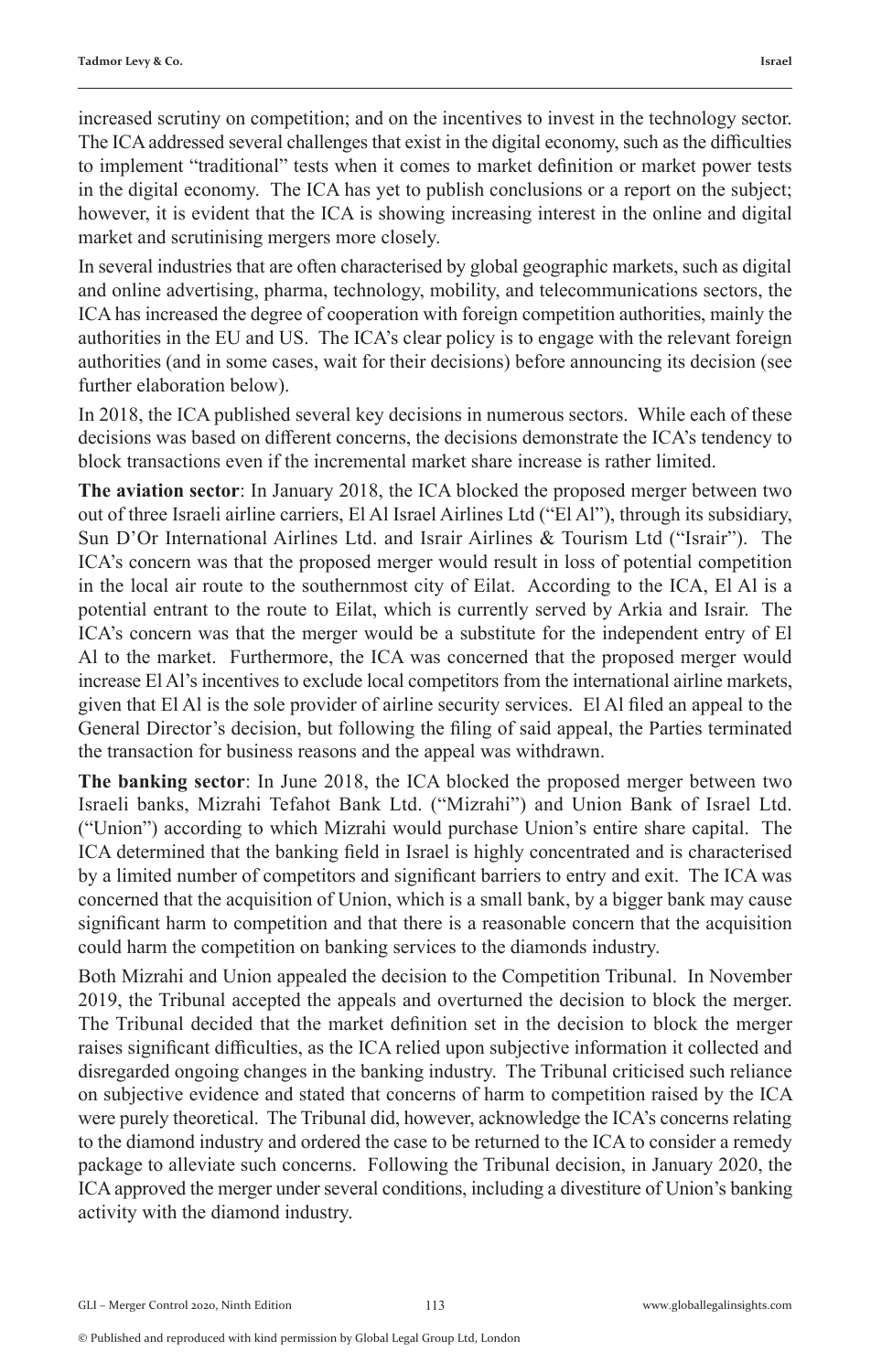In May 2019, the ICA approved a merger between one of the Israeli leading banks, Israel Discount Bank Ltd., and a smaller bank, Municipal Bank Ltd. (known as Dexia Bank), under conditions including divestiture of the acquired bank's credit business to a third party.

**Media sector**: In July 2018, the ICA blocked the proposed merger between two Israeli mediabuying agencies: Union Media Israel Ltd.; and TMF Media Force. The proposed merger between the two agencies was challenging from an antitrust perspective from the outset, due to the reluctance of the ICA to approve similar transactions within the media-buying market over the last decade. The ICA determined that the field of media buying in Israel is highly concentrated and that the proposed merger raises significant concerns of harm to competition.

**Failing firm doctrine applied**: In August 2018, the ICA approved a merger between two Israeli television broadcasting and production companies which were running their separate commercial television channels, Reshet Media Ltd. ("Reshet") and the new Channel 10 Ltd. ("Channel 10"). The approval of the merger was conditional on the prior sale of Reshet's holdings in the Israeli News Company Ltd. (which was jointly held by Reshet and a third competitor, Keshet Broadcasting Ltd.). The ICA's approval of the merger was based on the "failing firm" doctrine, which was last applied almost 15 years ago. The ICA decided that in the present case the three conditions of the doctrine are fulfilled: (1) Channel 10 was unable to sustain its activities without the merger and was likely to exit the market; (2) there was no alternative purchaser which was better for competition; and (3) the merger alternative was better for competition than the cessation of Channel 10's activities altogether.

In June 2019, the ICA once again referred to the failing firm doctrine and approved a merger between Cellcom Israel Ltd., a leading Israeli telecommunications company, and IBC, a company active in the provision of optical fiber communications infrastructure services for wholesale customers and which is jointly held by the Israel Electric Corporation Ltd. and other corporations. The ICA implemented the failing firm doctrine and decided to clear the merger, even though it raised several competitive concerns, since IBC was facing insolvency issues.

#### **Key economic appraisal techniques applied**

The substantive test under Section 21(a) of the Competition Law is "reasonable likelihood that, as a result of the proposed merger, competition in the relevant market may be significantly harmed or that the public would be injured".

In 2011, the ICA published the "**Guidelines for Competitive Analysis of Horizontal Mergers**", which describe the theoretical economic and legal foundations upon which the ICA's merger review is based.

According to these guidelines, the core purpose of merger review is to prevent the creation or enhancement of market power. The guidelines further explain that such market power can be exercised either unilaterally ("merger to monopoly") or collectively. Moreover, the guidelines explain that, in order to assess the competitive effects of a contemplated merger, the following steps will be carried out:

**Firstly**, the ICA will identify the relevant product and geographical markets in which the merging companies operate. The definition of the relevant market is based on the hypothetical monopolist test, which is implemented using practical indices such as differences in the functional use of the products, price differences, price correlation, the perspectives of market participants, differences in quality and so forth.

**Secondly**, the ICA will identify the players in the market, their market shares, and the level of concentration before and after the merger.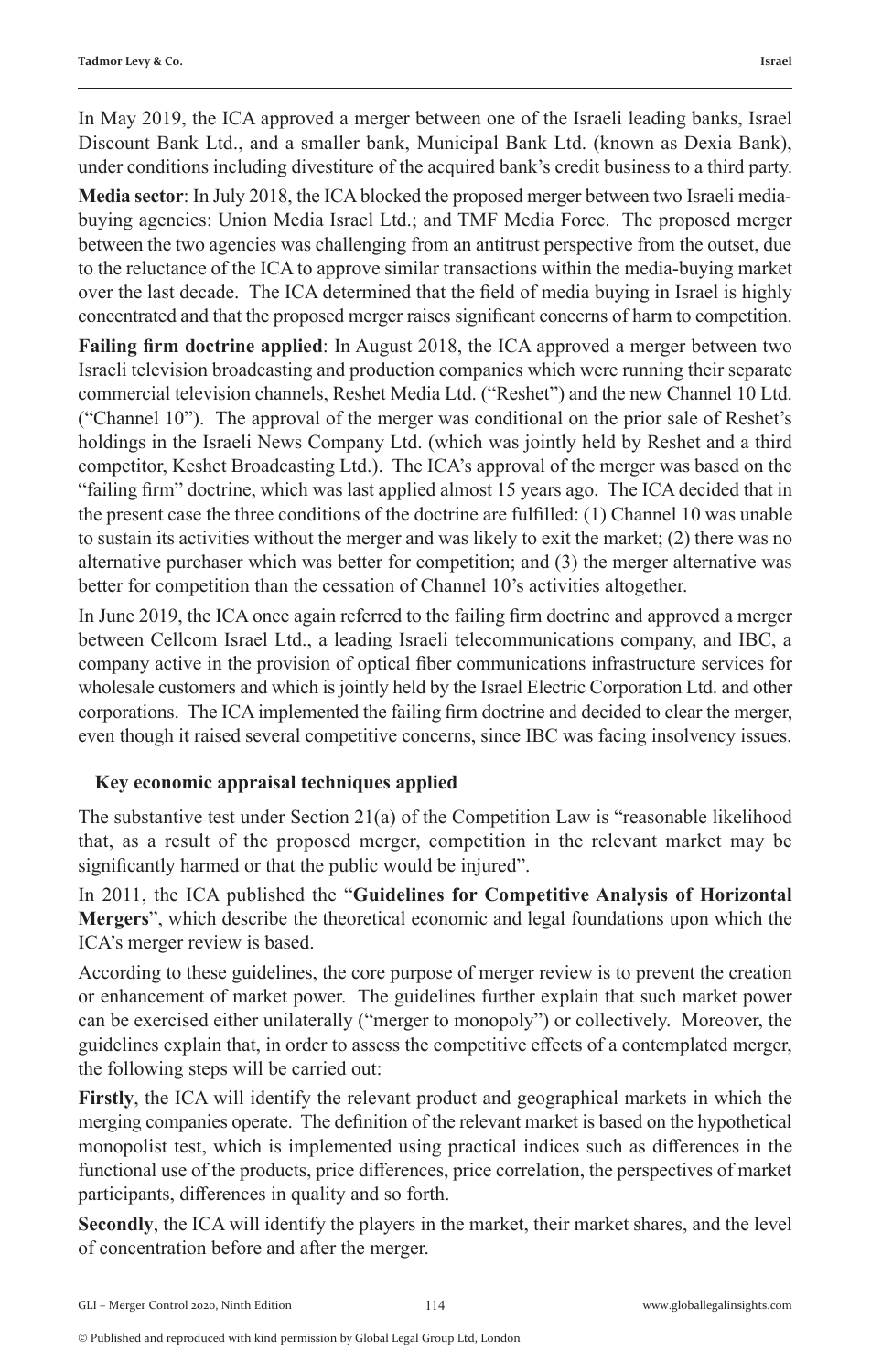The guidelines stress that the merger investigation does not rest solely on static analysis. Therefore, when the initial assessment yields that the merger raises significant concerns, the ICA will enter a more detailed analysis of the "dynamic aspects", i.e. the possibility that the new entry or expansion of existing players in the market will mitigate the immediate and potentially harmful effects of the merger.

The analysis of entry and expansion will focus on a variety of entry and switching barriers, including regulatory barriers, scale economics, network effects, strategic behaviour by incumbent firms, branding, and access to essential inputs, among others.

In assessing the possible competitive outcome of a merger per the substantive test mentioned above, the ICA usually applies the same methodology as the relevant US and EC authorities. The ICA would normally define the relevant market and then, if necessary, assess the relevant market shares of the parties, the existence of barriers to entry and expansion in the market, as well as other economic factors which may indicate how likely it is that the merger would result in either unilateral or coordinated effects.

The definition of the relevant market is mostly based on qualitative evidence, usually obtained by discussions with the merging parties and other market participants, internal documents, surveys, public records, information from other governmental agencies, and so forth. In cases where the qualitative analysis is not sufficiently informative, the ICA may seek to strengthen it with a quantitative analysis (critical loss analysis, price correlations, and so forth).

The ICA has increased the use of econometric analysis in recent years, but the analysis is still fundamentally qualitative. In January 2017, the ICA published a study on the methodology for defining markets utilising econometric models of demand. The study demonstrates the use of an econometric model for the evaluation of demand elasticity on the basis of consumer behaviour in order to define markets. The ICA notes, however, that the form of analysis demonstrated in the study is remarkable in its complexity and breadth and falls outside the scope of the ICA's resources in its day-to-day operations.

The ICA attributes special importance in merger investigations to direct evidence, such as natural experiments, internal documents, and market surveys. In recent years, many of the more complex cases filed with the ICA required an assessment of potential competition concerns. In this regard, the ICA is increasingly basing its analysis on the internal documentation it collects from the parties and on subjective assessments. Examples of this appraisal technique can be found in the *El Al/Israir* merger described above, in which the ICA decided to block the merger on the assumption that El Al intended to enter the route to Eilat were it not for the merger (to date, hypothetical) and the *Mizrachi/Union* merger, in which the Competition Tribunal criticised the ICA's decision to block the transaction, stating that it gave too much weight to subjective data, which was inconclusive.

The ICA will adjust its analysis to the case at hand and may adopt different market definitions within the same industry. For instance, in the food retail industry, the ICA's common approach has been to define broad demand areas when determining the relevant geographical market. However, in June 2019, subject to conditions, the ICA approved a merger between two food retail chains active in ultra-orthodox cities, Nativ Hahesed and Bar-Kol. Based on the unique consumer habits of this demographic, the ICA defined an ultra-narrow geographic market (short walking distance around each store) and accordingly required that in four areas the parties would divest one of their stores. In many areas, the ICA refused to view large discount retailers positioned in close geographic proximity and beyond walking distance to competitors.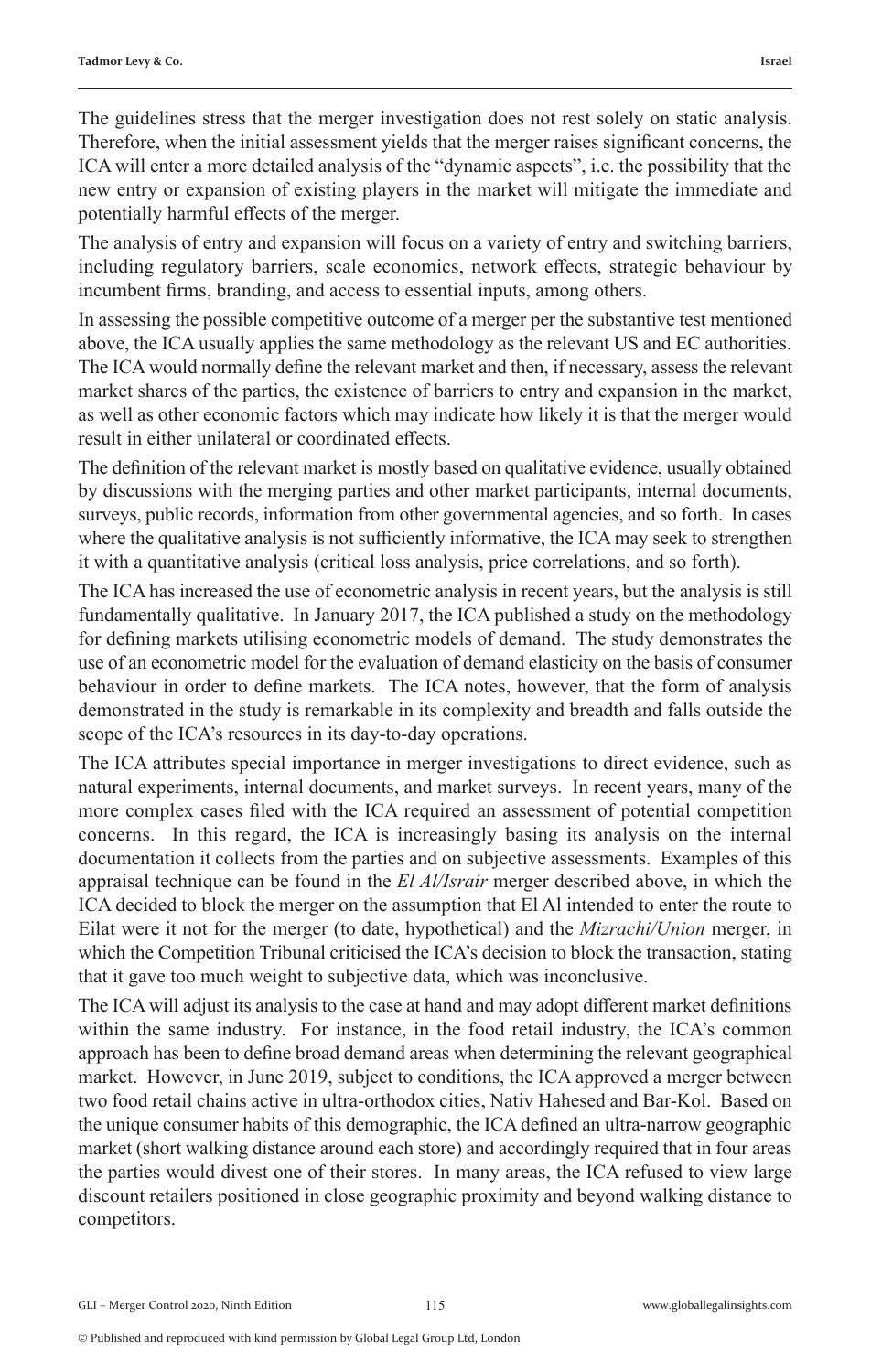#### **Approach to remedies**

If the analysis results in a conclusion that the merger is anticompetitive, the ICA will examine whether there are available remedies that can eliminate the potential harm to competition.

If such remedies are unavailable, the ICA will block the merger, subject to the rare situations whereby an efficiency defence or the failing firm doctrine may be applied as mentioned above. In 2011, the ICA published the "**Guidelines on Remedies for Mergers that Raise a** 

**Reasonable Concern for Significant Harm to Competition**" (the "Remedies Guidelines").

The Remedies Guidelines outline the governing legal principles of merger remedies, two of which stand out: (a) the ICA is authorised to request remedies only if the merger, as it was originally proposed, presents a concrete danger that competition will be significantly harmed – in other words, the ICA may impose conditions only for mergers that it would otherwise block; and (b) remedies are preferable to outright objection to the merger whenever they are capable of mitigating harm to competition.

The Remedies Guidelines explain that the ICA will generally prefer structural remedies over behavioural remedies. The ICA alleges that structural remedies are generally more effective as they deal with the proverbial disease rather than the symptoms. Moreover, they do not require complex and constant monitoring, demand fewer public resources, and are executed within a defined and often brief time period. However, the ICA acknowledged that in certain instances behavioural remedies, or a mix of behavioural and structural remedies, would be more appropriate.

However, over the years the ICA's willingness to accept behavioural undertakings has been significantly reduced. Since the implementation of structural remedies has too faced difficulties, including a failed attempt at divesting several supermarket stores in a major food retail case, the ICA shifted to an *a priori* sale of assets ("fix-it-first") remedy as the "new standard". This was the case in the decision to approve the merger between Shufersal Inc., (retail chain) and New-Pharm Drugstores Ltd. (drugstore chain), the merger between Reshet and Channel 10 and the aforementioned Nativ Hahesed merger with Bar-Kol.

In the *Shufersal/New-Pharm* case, the ICA even took the fix-it-first policy a step further and not only required the divestiture of assets to a third party before finalising the merger, but also the sale of 10 stores as a bulk to the same third party. The ICA concluded that there are two main chains active in the relevant segment and thus conditioned the approval of the merger between Shufersal and New-Pharm on the sale of 10 stores to create a third competitor and increase competition. While it would have been sufficient to require the sale of assets to any third party in order to alleviate concerns from harm to competition on the specific divested locations, the ICA attempted to restructure the market in a more competitive way. In retrospect, the ICA's attempt failed and the third party that acquired the divested stores entered financial difficulties, forcing the sale of some of the stores. In the Nativ Hahesed merger, the ICA also required the third-party acquirer to compensate the ICA in the event of a failure to operate the divested stores for a period of 18 months.

As mentioned above, the merger control procedure in Israel does not have a formal classification method. Regardless, it is not uncommon for parties seeking swift approval for complicated mergers to offer upfront remedies, attempting to expedite the review process. However, it is more common that remedies are discussed only if the ICA reaches a tentative conclusion that the proposed merger may significantly lessen competition in the market. In such cases, the parties may propose remedies that eliminate the harm to competition or, alternatively, the ICA may stipulate conditions in order to secure merger approval, which may then be discussed with the parties.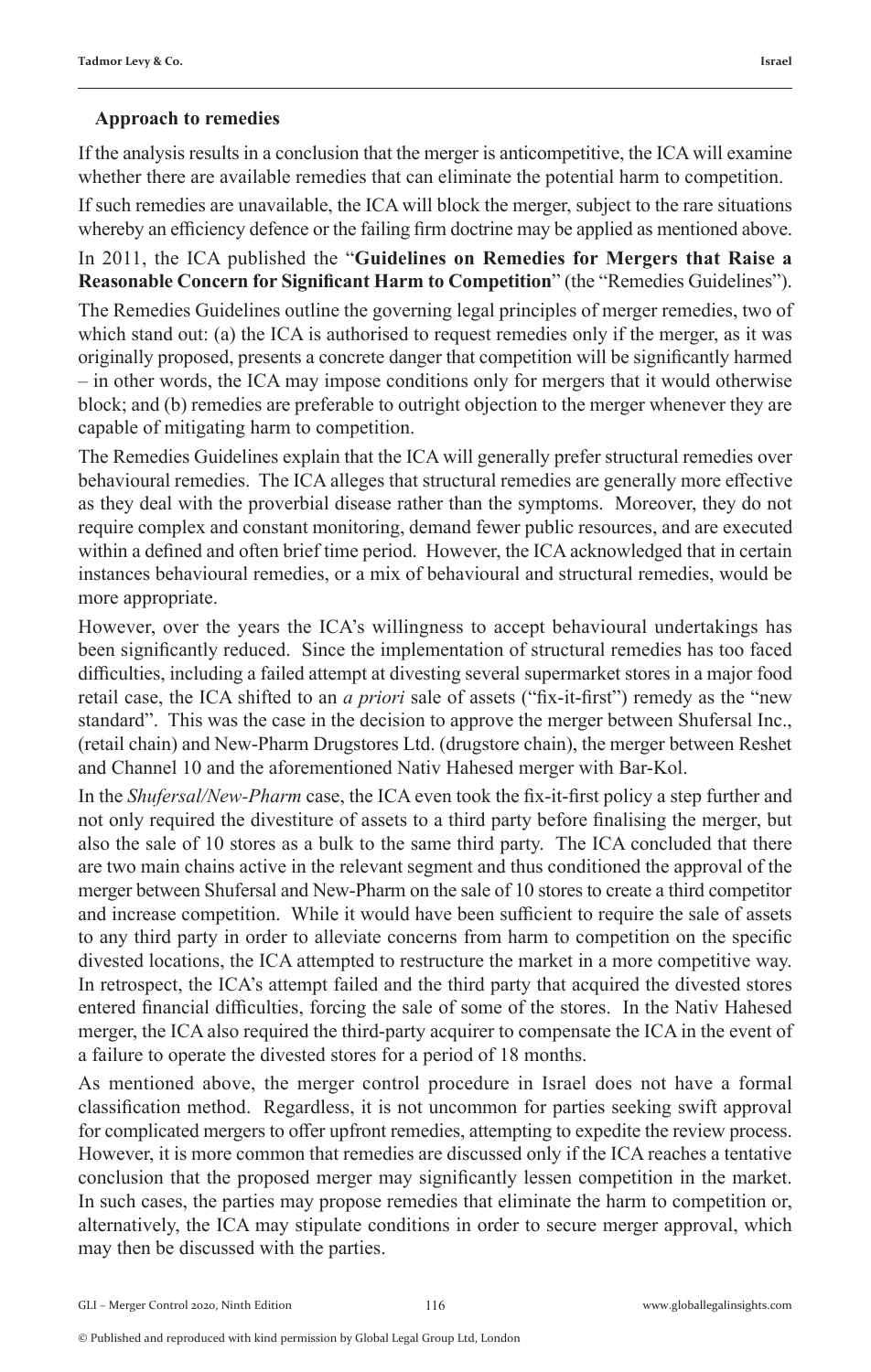#### **Key policy developments**

As can be seen above, recent regulatory changes are expected to affect the merger control regime in Israel. On the one hand, the turnover filing threshold has been elevated significantly in order to filter less substantial transactions; on the other hand, the contemplated changes in the manner in which the turnover will be calculated may create regulatory uncertainty and have the opposite effect.

The new merger notification form contemplated in the framework of the proposed amendment to the Antitrust Regulations is also expected to increase regulatory uncertainty. The scope of information which filing parties will be expected to collect before submission would be significantly broader. It remains to be seen whether the ICA's declarations that this reform would expedite the review period will come to fruition, or that in fact, the preparation period may increase, resulting in an overall increase in the process from preparation to clearance.

In the field of remedies, the ICA's tendency to demand stringent remedies is expected to continue. As described above, the ICA prefers to implement structural remedies and with respect to divestitures, implements a fix-it-first policy. Structural remedies, the fix-it-first policy and other requirements intended to ensure adherence to remedies are gradually becoming the default position of the ICA when remedies are implemented. Obligations and commitments of third parties that acquire carved-out assets are becoming more prevalent as well.

With respect to international mergers, especially those involving industries with which the ICA is less familiar or when the "remote" access of the ICA to the foreign entities makes it difficult for the ICA to gather extensive information needed to analyse the merger, the ICA's policy is to defer its approval pending the decision of other antitrust authorities (namely the EU and US authorities). This practice has become increasingly common in past years in foreign-to-foreign transactions and may have a significant influence on the review schedule of certain merger transactions. The ICA will usually want to consider remedies offered to the foreign authority and possible Israeli-specific aspects and will take a few business days after the relevant foreign authorities' decision to finalise the decision locally.

The ICA published several clarifications regarding the application of the Competition Law in light of the COVID-19 pandemic and the unprecedented business-related challenges it raises. Among others, the ICA acknowledges the need to apply a more flexible approach with respect to "gun-jumping" rules and clarified that if the waiting period during this crisis was likely to cause irreversible harm to the merging entities, they may reach out to the ICA in order to find solutions to difficulties that could arise in the face of the exceptional state of the economy.

#### **Reform proposals**

As mentioned above, the ICA is currently working on a proposed amendment to the Antitrust Regulations that entails a complete reform to the merger control regime in Israel and an increase to the turnover threshold. For further information, please see the section above regarding new developments in jurisdictional assessment and procedure.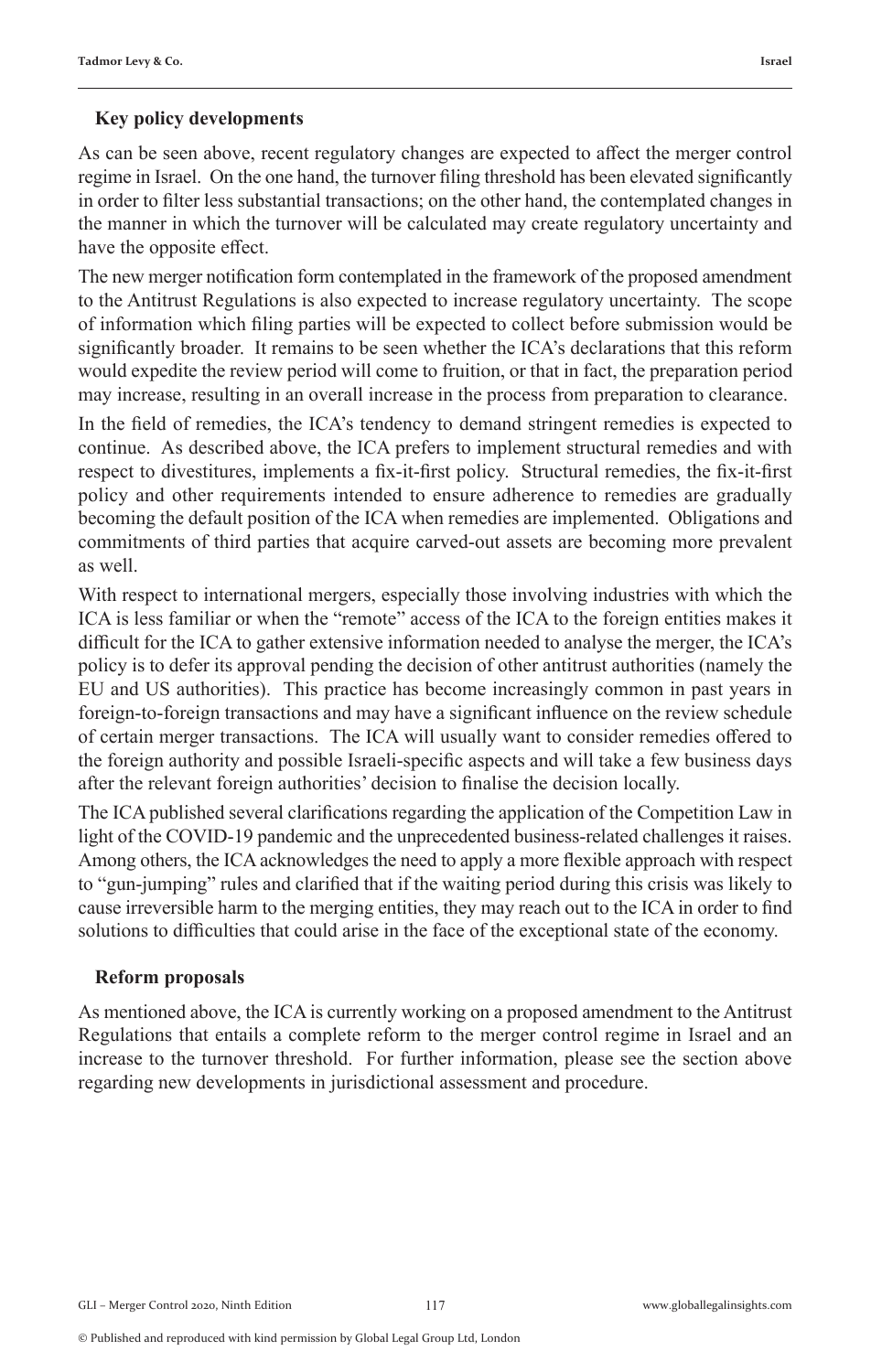

#### **Dr. David E. Tadmor**

#### **Tel: +972 3 684 6016 / Email: david@tadmor-levy.com**

Dr. David E. Tadmor is the co-chairman and managing partner of Tadmor Levy & Co. His areas of expertise are competition law, M&A, government regulation and banking law, and his practice includes the representation of many leading multinational clients in a large variety of industries, as well as many of Israel's largest industrial companies, holding companies, and financial institutions. *Chambers* described David's antitrust reputation as "(in) a league of his own and a first port of call". Widely recognised as a foremost expert in competition law and regulation, David served as the General Director of the Israel Competition Authority (ICA) between 1997 and 2001. Under his tenure, the ICA tripled in size and much of the foundations for Israel's competition law and enforcement policies were laid. David introduced the ICA to the competition committee of the OECD and was the driving force behind the cooperation agreement between the United States and Israel in the area of competition.

As a leading lawyer in the area of government regulations, David has represented major clients before governmental bodies and legislative committees in many of Israel's major regulatory and legislative reforms.



#### **Shai Bakal**

#### **Tel: +972 3 684 6010 / Email: shai@tadmor-levy.com**

Shai Bakal heads the firm's Competition/Antitrust practice group.

Shai's practice covers all areas of antitrust law and regulation. He regularly advises and represents leading corporations in Israel and abroad with respect to complicated antitrust matters, including complex mergers, joint ventures, restrictive trade practices and abuse of dominant position proceedings. He is well acquainted with the different sectors of the Israeli economy, particularly the food, energy, retail, and banking sectors. Shai has created and implemented antitrust compliance programmes for large Israeli companies and multinational corporations. Shai advises leading suppliers and retailers in Israel with respect to the recently enacted food sector law as well as leading conglomerates regarding the new anti-concentration law.

Shai successfully represents clients in complex antitrust litigation before the Competition Tribunal and in civil litigation, including class actions and appeals before the Supreme Court. In addition, Shai has represented clients before various Israeli regulators, as well as in administrative petitions to the Israeli Supreme Court.

Prior to joining the firm, Shai practised law in the legal department of the ICA (2002–2007), where he was in charge, among others, of the food sector, retailing, and intellectual property. He was later appointed as the head of the ICA's mergers team, where he participated in the International Competition Network's subgroup for merger investigative techniques.

### Tadmor Levy & Co.

Azrieli Center, The Square Tower, 132 Begin Rd., Tel Aviv, 6701101, Israel Tel: +972 3 684 6000 / Fax: +972 3 684 6001 / URL: www.tadmor.com